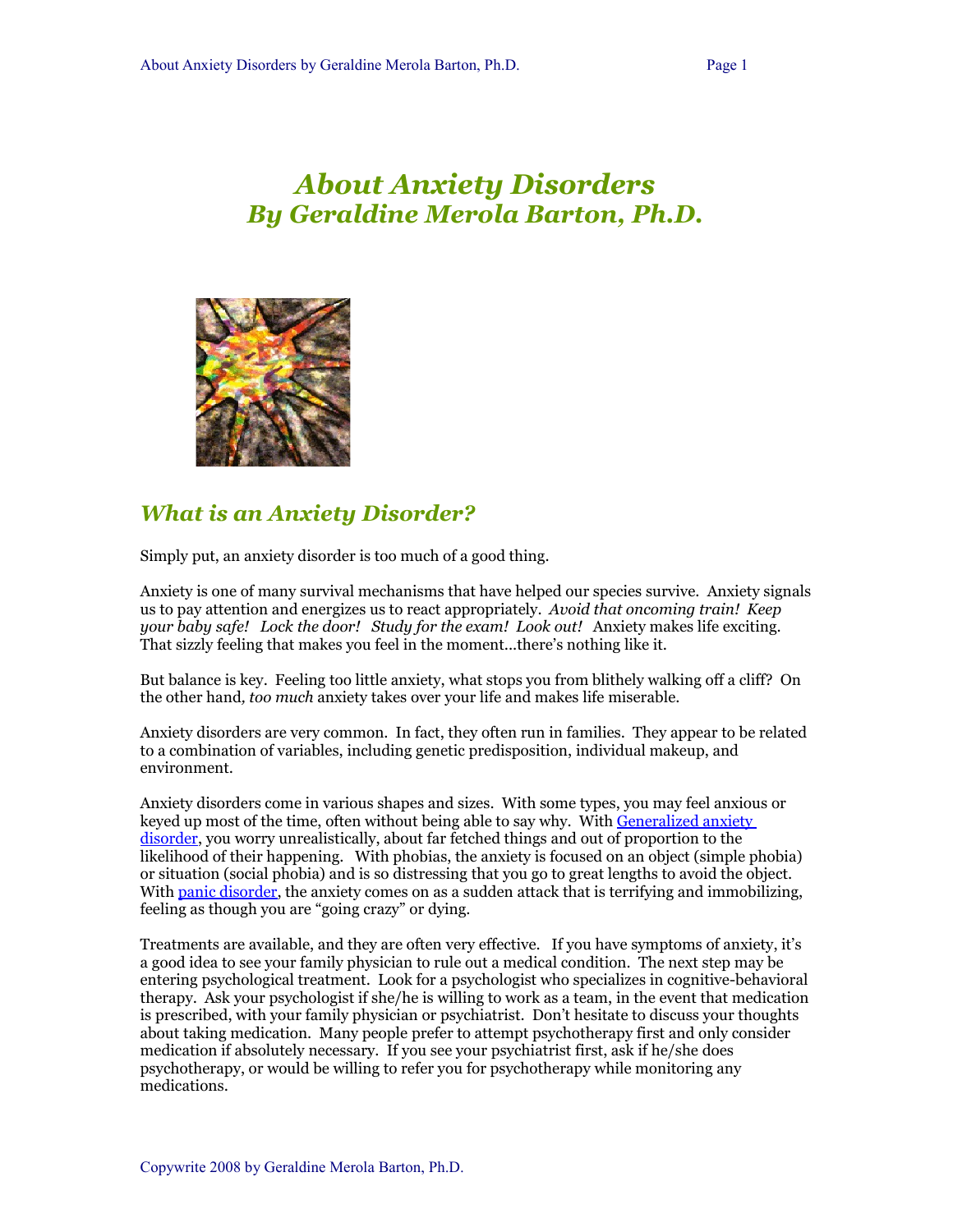

## *Generalized Anxiety Disorder (GAD)*

Generalized anxiety disorder (GAD) is characterized by chronic, excessive, unrealistic worrying about imagined impending disasters. Individuals with GAD are often anticipating the worst about anything and everything. Typical topics of worry include their own or their family's health and safety, money, social interactions, or work.

Individuals with generalized anxiety disorder usually know that their worrying is unrealistic or excessive to the situation, but can't seem to stop it. They experience physical symptoms such as feeling keyed up, muscle tension (tight chest, knots in the stomach, stiff neck, tight shoulders, etc.), trembling, headaches or irritability. The nervousness may result in lightheaded, out of breath, or nausea sensations. Individuals with GAD often startle more easily than others do. They may have a hard time relaxing or sleeping. They tend to feel fatigued and have trouble concentrating and remembering. For a mental health professional to diagnose GAD, an individual would have spent at least six months worrying excessively about a number of everyday problems.

Although the worrying causes distress, people with mild GAD experience minimal impairment at home, in social settings, or at work. In severe cases, GAD can be emotionally painful and debilitating, interfering with daily activities and relationships.

Often, people with GAD also suffer from depression.

GAD comes on gradually and usually is first seen in childhood or adolescence. However, it can begin in adulthood. More women have GAD than men.

Unlike many other anxiety disorders, people with GAD don't characteristically avoid certain situations as a result of their disorder.

Cognitive-behavioral therapy and relaxation techniques can be highly effective treatment techniques. In some cases, medication is also indicated.

### *Panic Disorder*

A panic attack is a singularly terrifying experience.

"It came over me out of nowhere. I was sitting in bed ready to lie down. Suddenly, I felt like I was choking. My heart started racing… I thought it would pound out of my chest. I felt like I was dying. I could barely dial 911. By the time I got to the emergency room, the feelings had subsided, but I was terribly shaken. I didn't know what had happened to me. The hospital told me I was fine and sent me home. I had more episodes. I began to live with a feeling of dread and anxiety, always waiting for the next one. I thought I was going crazy. Finally, a psychologist told me I was having panic attacks."

"I was in the supermarket, in the check-out line. It hit me without warning. My heart was pounding, my body got clammy. I was shaking, I was terrified, I didn't know what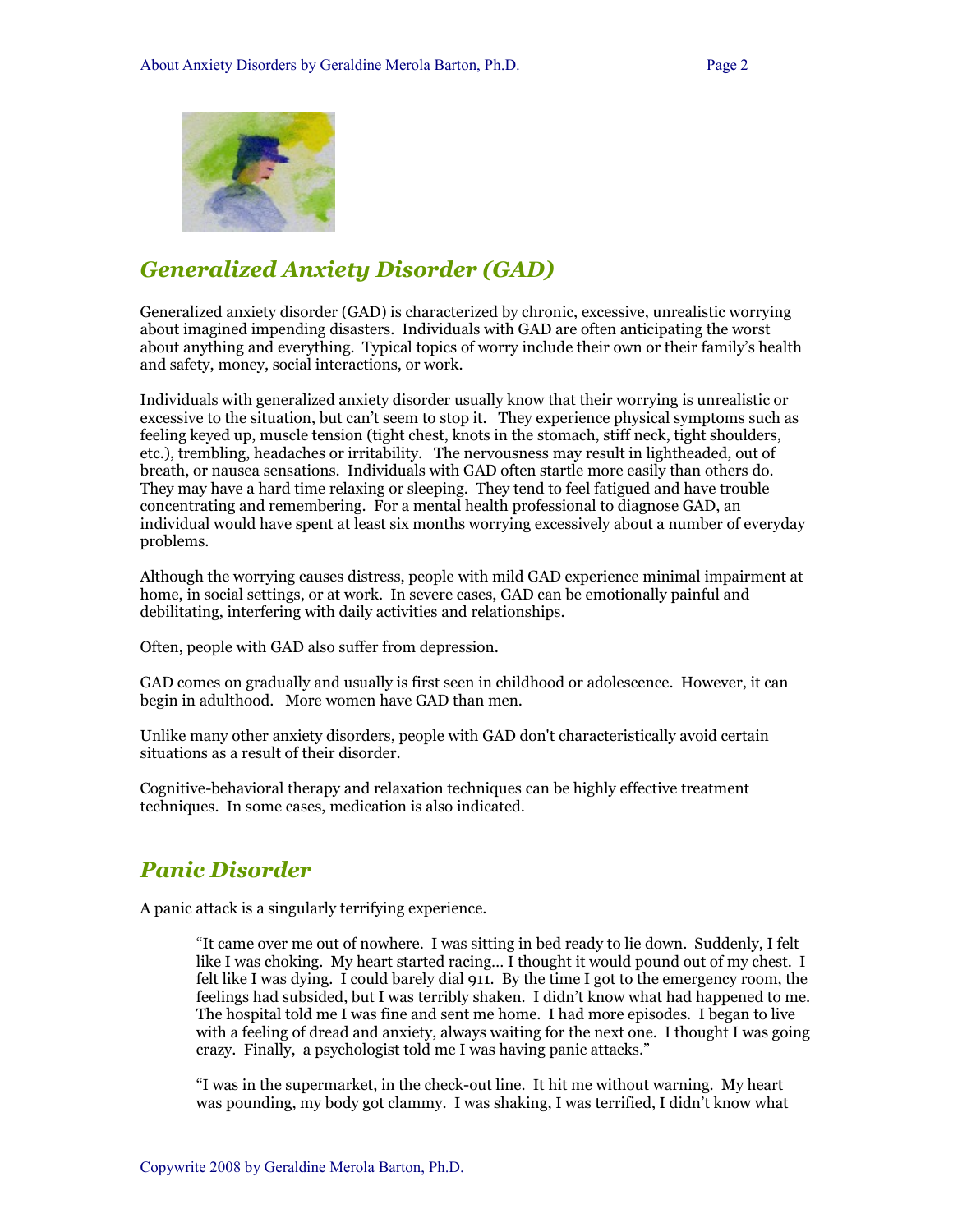would happen or what I would do. I felt like I was going crazy, just losing control, a sense of doom. I had an urgent need to just get out of there. I left my groceries in the cart and ran out of the store. The next time I went to the store, I had another attack. After that, I was so afraid of having an attack that I tried to avoid stores. Then I started avoiding any place where escape was difficult. I began planning my life around avoiding attacks. My life became more and more restricted, until I was afraid to leave my house."

These are descriptions of panic attacks, by individuals with panic disorder.

A panic attack is different from what many people refer to as an "anxiety attack", usually meaning they feel nervous and keyed up. A panic attack strikes out of nowhere, for no apparent reason. A panic attack may occur any time, even during the early phases of falling asleep. Your heart may pound. Your body may feel clammy or faint, and you may feel hot flushes or chills. Your hands may feel tingly or numb. You may experience chest pain or tightness. You may feel like you are smothering or choking. You may have a sense of unreality. You may feel like you are having a heart attack or dying. You may feel like you are going crazy or losing control. Usually, a panic attack lasts no longer than 10 minutes.

For some individuals, panic attacks occur in a specific setting, such as in a mall or on a bridge, where escape is difficult. These settings may then be avoided, sometimes to the point where the individual feels unable to leave the safety of home. These individuals are said to have **agoraphobia**. For others, panic attacks can happen anywhere, even when relaxing. Each panic attack increases the feelings of dread and anxiety between episodes, worrying about when the next one will hit. People with panic attack often feel ashamed or "crazy".

Some people have just one or two panic attacks in their lives, often under times of stress or after a loss, without developing panic disorder. Panic disorder is more common in women than men. It often first shows up in young adulthood. Panic disorder may be accompanied by depression.

## *Symptoms & Treatment of Panic Disorder*

#### *Symptoms*

At least four of the following symptoms come on suddenly, creating a discrete period of intense fear or discomfort that peaks within 10 minutes.

- Palpitations, pounding heart or accelerated heart rate
- Sweating
- Trembling or shaking
- Sensations of shortness of breath or smothering
- Feeling of choking
- Chest pain or discomfort
- Nausea or abdominal distress
- Feeling dizzy, unsteady, lightheaded or faint
- Derealization (feelings of unreality) or depersonalization (being detached from oneself)
- Fear of losing control or going crazy
- Fear of dying
- Paresthesias (numbness or tingling sensations
- Chills or hot flushes

#### *Treatment*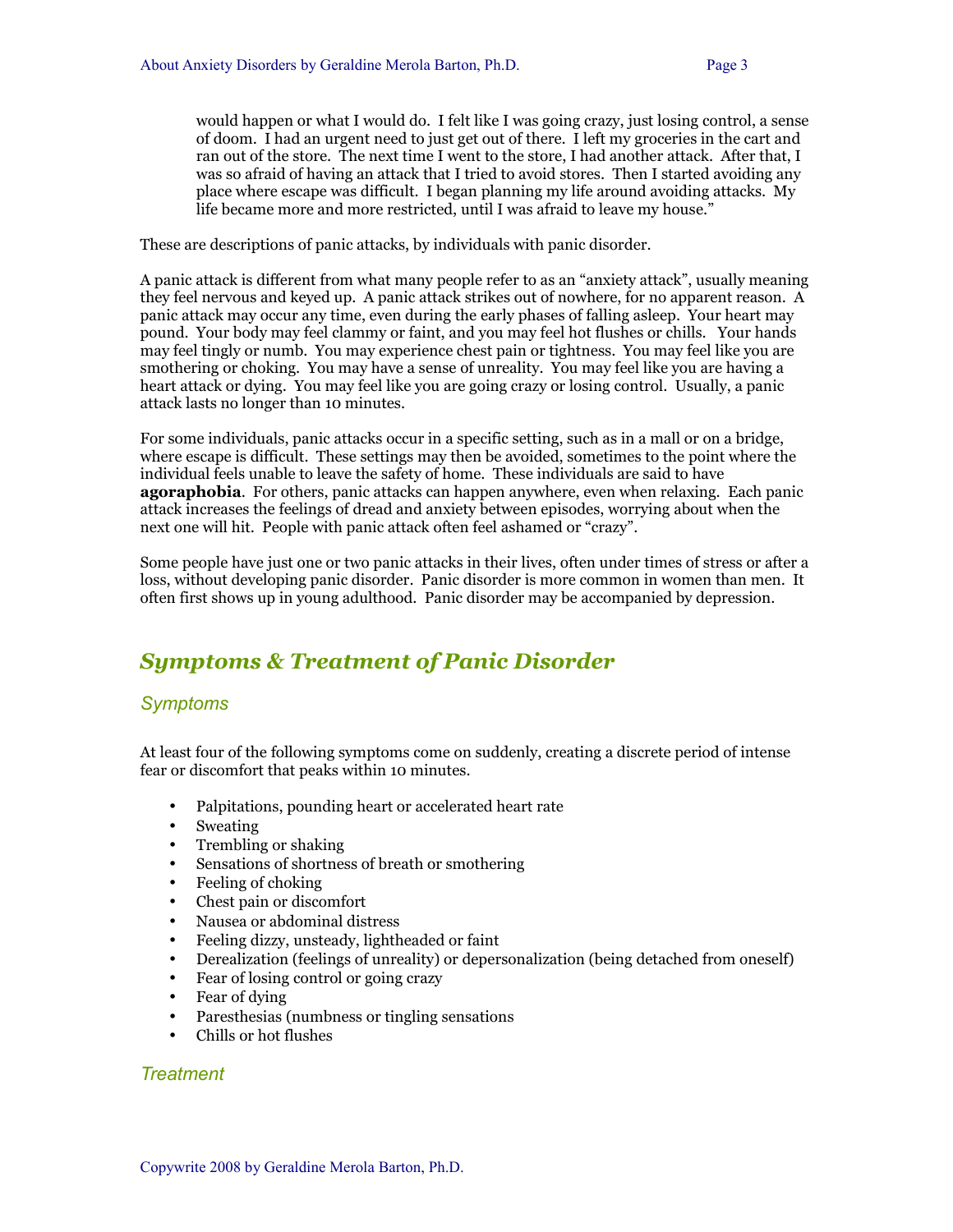It's important to seek treatment as soon as possible, to prevent the disorder from becoming chronic and restricting your life. Research shows that 70 to 90 percent of people with panic disorder are helped by treatment.

One effective treatment is a type of psychotherapy called cognitive-behavioral therapy. Cognitive-behavioral therapy helps patients "take control" of the panic attacks by viewing them differently and mastering strategies such as relaxation techniques. In addition, patients are helped to identify and change their non-productive thought patterns and behaviors. The phobias that often develop as a result of panic disorder (such as agoraphobia) can be helped by another cognitive-behavioral technique, exposure therapy, wherein the patient is very gradually exposed to the fearful situation until he or she becomes desensitized to it.

Medication is often prescribed for panic disorder. In many cases, a combination of psychotherapy and medication is helpful. Significant improvement is often seen within eight weeks.

### *Phobias*

A phobia is an extreme, irrational fear of a particular thing or situation. People with phobias realize the fear is irrational. However, because even the thought of facing the feared object or situation brings on severe anxiety, the feared stimulus is avoided. Avoiding only intensifies the fear, since the way to get over fears is to face them. Thus, the more it is avoided, the more fearful the stimulus becomes.

No one knows just what causes phobias, but more than 1 in 10 people are known to have a phobia. Psychodynamic theories hold that phobias are the manifestation of an unconscious conflict . Behavior theories posit that the feared stimulus is paired with a traumatic event, and conditioning occurs. Phobias seem to run in families. They often first appear in adolescence or adulthood. About 20 percent of adult phobias vanish on their own. Childhood phobias usually, but not always, disappear over time.

#### *Specific Phobias*

Typically, people develop specific phobias of, for example, heights, flying, closed-in places, elevators, dogs, going over bridges, blood, or water. A phobia can subtly or dramatically alter one's life.

"I can't bring myself to drive over a bridge. When I have tried, it was a dreadful feeling. I felt panicked. My heart was pounding, my mind closed down… I only wanted to get off that bridge. I couldn't distract myself or have a conversation. Now, I won't try at all. I just won't do it. I can't tell you exactly what frightens me about going over a bridge… nothing realistic… and I know it's silly to be afraid… But I just can't do it. When I drove to New York from Maine, I got out a map and found all the bridges on the route. I plotted alternate routes that avoided bridges, even though it took hours longer to get to my destination."

If the feared stimulus is avoidable, it may not seem necessary to seek treatment for the fear. Instead, an individual may make adjustments in her or his life, such as in the preceding case example of bridge phobia; and the phobia may cause little, or only occasional impairment in quality of life. Likewise, someone with an elevator phobia may simply take the stairs. Sometimes, important career or personal decisions are made to avoid a phobic situation. For example, a bridge phobic may not move to San Francisco; an elevator phobic would not work in the Empire State Building. An agoraphobic may find excuses not to leave home.

In some cases, a feared object or situation is not so easy to plan a life around, and in fact, makes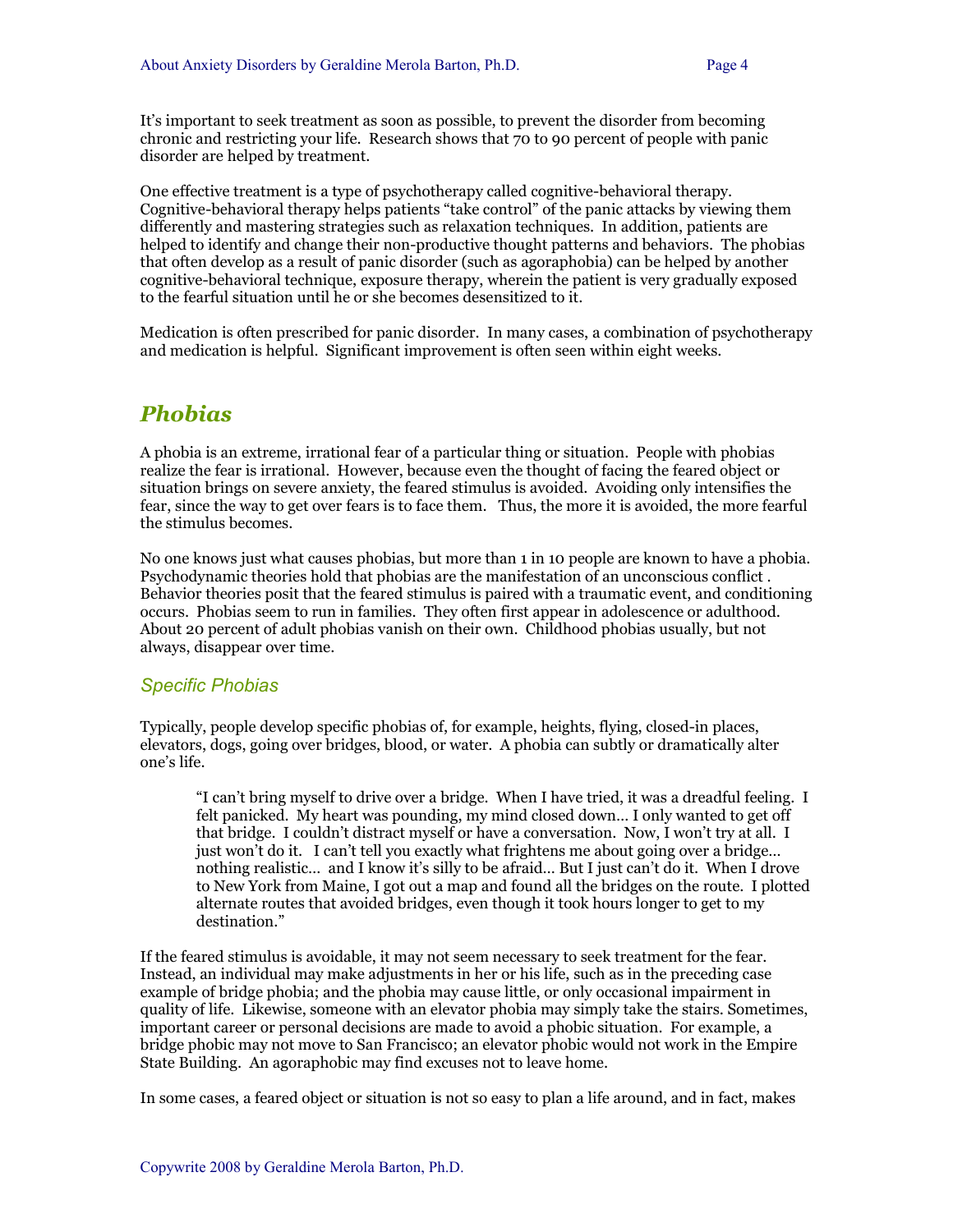exceedingly difficult what for most of us are only mildly anxiety-producing situations. An example would be social phobia, which is discussed later.

#### *Treatment*

Approximately 3 out of 4 people with a specific phobia can be helped with a kind of cognitivebehavioral therapy called desensitization therapy, in which patients are exposed to the frightening stimulus in very gradual phases, until it can be tolerated. Relaxation techniques are also helpful in reducing anxiety symptoms.

There is no proven drug treatment to cure phobias. Medication is sometimes prescribed to help an individual face a feared stimulus, such as flying.

### *Social Phobia*

"I was terrified of running into someone I knew and not knowing what to say. When it happened, my mind would freeze up, I'd have a hard time making eye contact, my body would feel clumsy. After such a meeting, I would agonize over the encounter for hours or days, obsessing over how I'd made a fool of myself, like, why did I say such a stupid thing."

 "Asking someone for a date was excruciating. I was so afraid a woman would find me unattractive or ridiculous or intrusive, that I froze when I tried to approach someone. I would get sick to my stomach, my palms would get clammy, and my neck would flush... Then I was certain everyone was aware what was happening, which made it even worse. It was too embarrassing, so for a long time, I avoided the whole thing and just didn't date. The same thing would happen at parties, trying to talk to people. I couldn't make small talk, so I'd avoid those kinds of settings."

People with social phobia tend to overlook the social awkwardness of others, but exaggerate their own real and imagined *faux pas*. The physical giveaways of social embarrassment, such as clumsiness or blushing, may feel painfully embarrassing, and reinforce the perception that "everyone is staring at me."

If you have social phobia, you may be fine, even outgoing, with people you feel close to. The social discomfort may only be a problem in specific situations, such as in a group, giving a presentation, dating, dealing with authority figures; or, more rarely, using a public restroom, eating in front of others, or writing with others watching.

Social phobia often runs in families. It often begins around early adolescence or even younger. It may be accompanied by depression or alcoholism.

#### *Treatment*

Many individuals with social phobia can be helped by cognitive-behavioral psychotherapy. Many other individuals respond best to psychotherapy plus medication. A therapist can help you learn to view social events differently; can help you acquire skills to overcome your fears of social situations; and can teach you anxiety management techniques, such as thought management and relaxation techniques.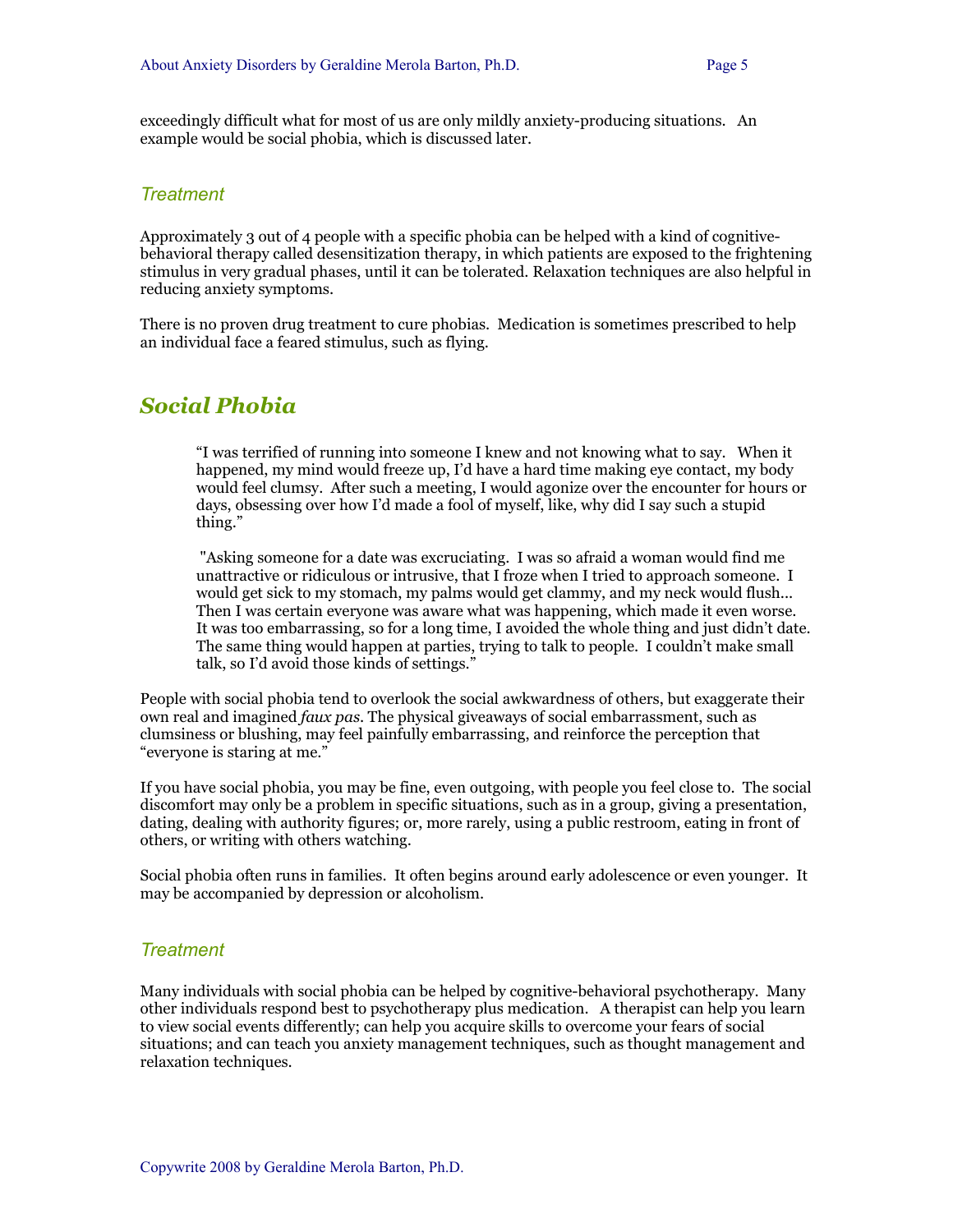## *Obsessive-Compulsive Disorder*

Obsessive-compulsive disorder, or OCD, is characterized by anxious thoughts or rituals that feel beyond your control. If you have OCD, you are plagued by persistent, unwelcome thoughts or images (obsessions), or by the urgent need to carry out certain ritualized behaviors (compulsions). If you resist carrying out the rituals, tension builds to the point of seeming unbearable. Carrying out the rituals results in temporary relief from the tension, but the behaviors are not pleasurable.

"My life was taken over by the need to perform rituals, and by irrational thoughts that I couldn't shake. When going up stairs, I had to count the stairs. If I thought I had lost count, I had to start again. I had to take an even number of stairs. If it was going to be an odd number, I had to skip a step to make it even. I had to turn the lights on and off a certain number of times. I had to go back and check the stove over and over, because I worried I might have somehow left it on and the house would burn down. I knew I hadn't, yet I had to keep checking! The house had to be perfectly in order, or I couldn't rest. The tension was unbearable when I tried to resist the compulsions. I'd have a terrible thought, like, 'What if I stab my wife with this knife.' That's not something I'd ever do, but thoughts like that would torment me. I had to keep washing my hands, to get rid of germs. I was fearful of contaminating myself or others. I knew the thoughts and the rituals were ridiculous, but I couldn't stop until I got treatment."

Many healthy people experience some of these symptoms, such as needing to check things several times or having occasional odd and alarming thoughts. OCD is diagnosed when these symptoms are so frequent and intense that they result in significant loss of quality of life.

OCD seems to run in families. It usually first shows up in adolescence or early adulthood, or sometimes in childhood. The course of OCD varies. Symptoms may come and go, they may ease over time, or they may grow progressively worse.

#### *Treatment*

As with other anxiety disorders, cognitive-behavioral psychotherapy and/or medication is the treatment of choice. Some individuals respond best to psychotherapy, others require medication, and many others to a combination.

### *Post-Traumatic Stress Disorder*

Post-Traumatic Stress Disorder (PTSD) can strike individuals who are involved in or witness lifethreatening events such as accidents, violent acts, wars and natural disasters. Among the symptoms of PTSD are: repeatedly reliving memories of the traumatic event during the day or in nightmares; feeling detached or numb; difficulty sleeping; nightmares; depressed mood; easy startle reflex; loss of interest in things that usually cause pleasure; difficulty feeling close or affectionate with others; and irritability. Reminders or anniversaries of the event can trigger the frightening memories, or flashbacks. A flashback can cause a momentary loss of touch with reality, wherein the individual experiences images, sounds, smells, or feelings as if the event is happening over again.

PTSD generally begins within three months of the trauma, but it can emerge years later. It can last for just a few months, or develop into a chronic condition.